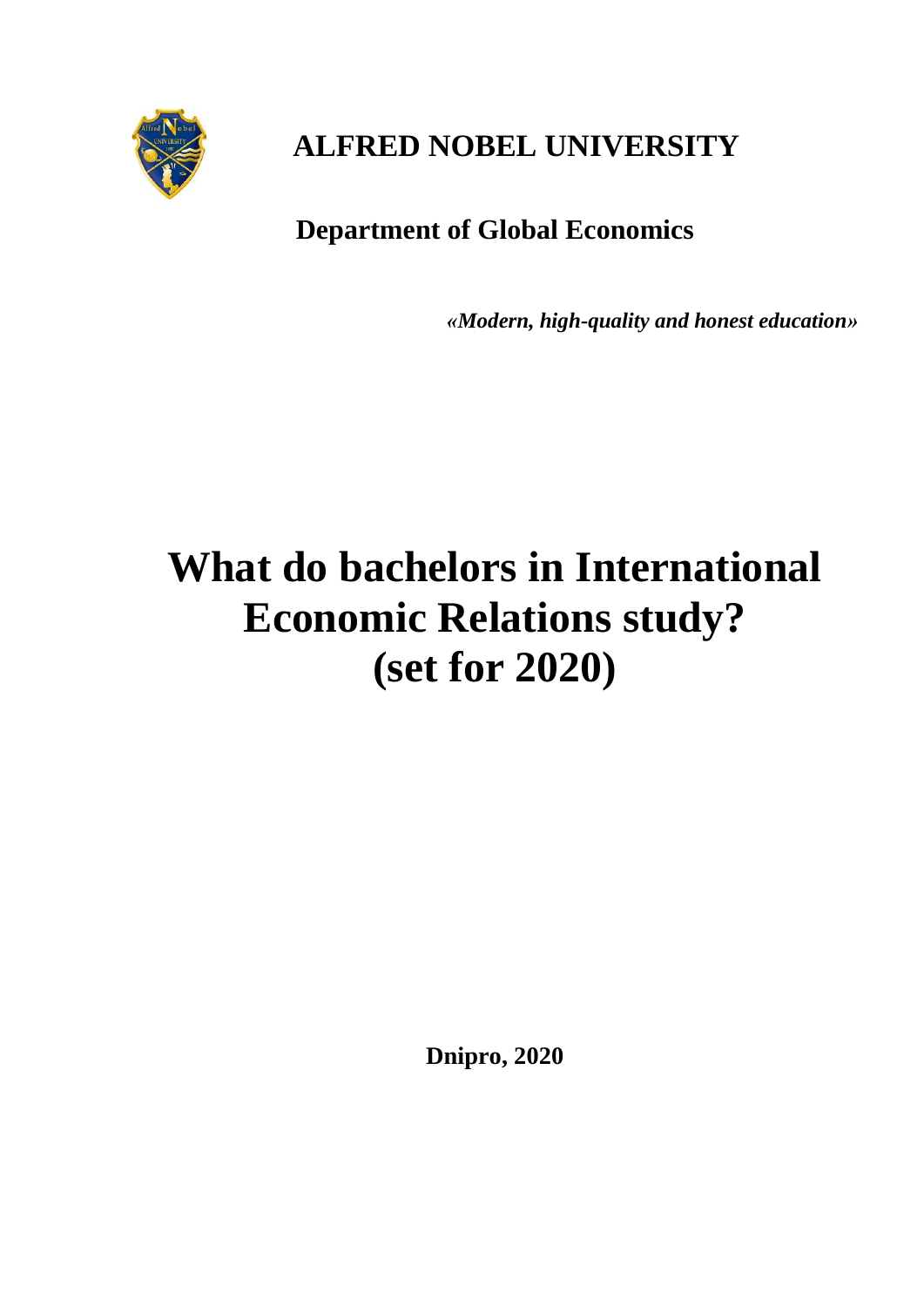# *Dear friends,*

You have chosen one of the most promising specialties offered by the Alfred Nobel University - International Economic Relations. Firstly, the scale of foreign economic activity and the globalization of the modern world are constantly increasing. Nowadays, half of what is produced in Ukraine is sold abroad, as well as half of what is consumed, is produced outside of our state. As a result, the demand for specialists who will be known in international economic relations will only grow. Secondly, graduates of this specialty not only have a good knowledge of the economy (and therefore can take up any positions of economic importance), but also know the international peculiarities of its manifestation. Thirdly, compulsory knowledge of two foreign languages by the graduates is a qualification requirement which significantly expands the scope of activities they can be involved in and increases their competitiveness on the labor market.

In this publication, you can get acquainted with your curricula across the years of study. Please note that the list of disciplines consists of both compulsory for study and those that you choose for yourself (they are marked as selective disciplines in the plans). So, guided by your preferences and guided by the perceptions of the specifics of the future field of activity, you can build your own individual trajectory of training that is most relevant to your interests. You will be helped by the teachers from the department who will accompany you throughout the entire period of study.

The teaching process is provided by highly skilled teachers (Doctors and Candidates of Sciences) who work according to the European standards and latest techniques in classrooms with modern equipment. Practitioners with successful experience in the field of international economic relations are also involved in the educational process.

You can always contact me personally (room 3308) or email me at zadoya@duan.edu.ua if you have any questions about your studies at the University.

So we wish you a successful, interesting and useful training!



*Anatolii Zadoia, Head of the Global Economics Department, Doctor of Economics, Professor, Honoured Worker of National Education of Ukraine*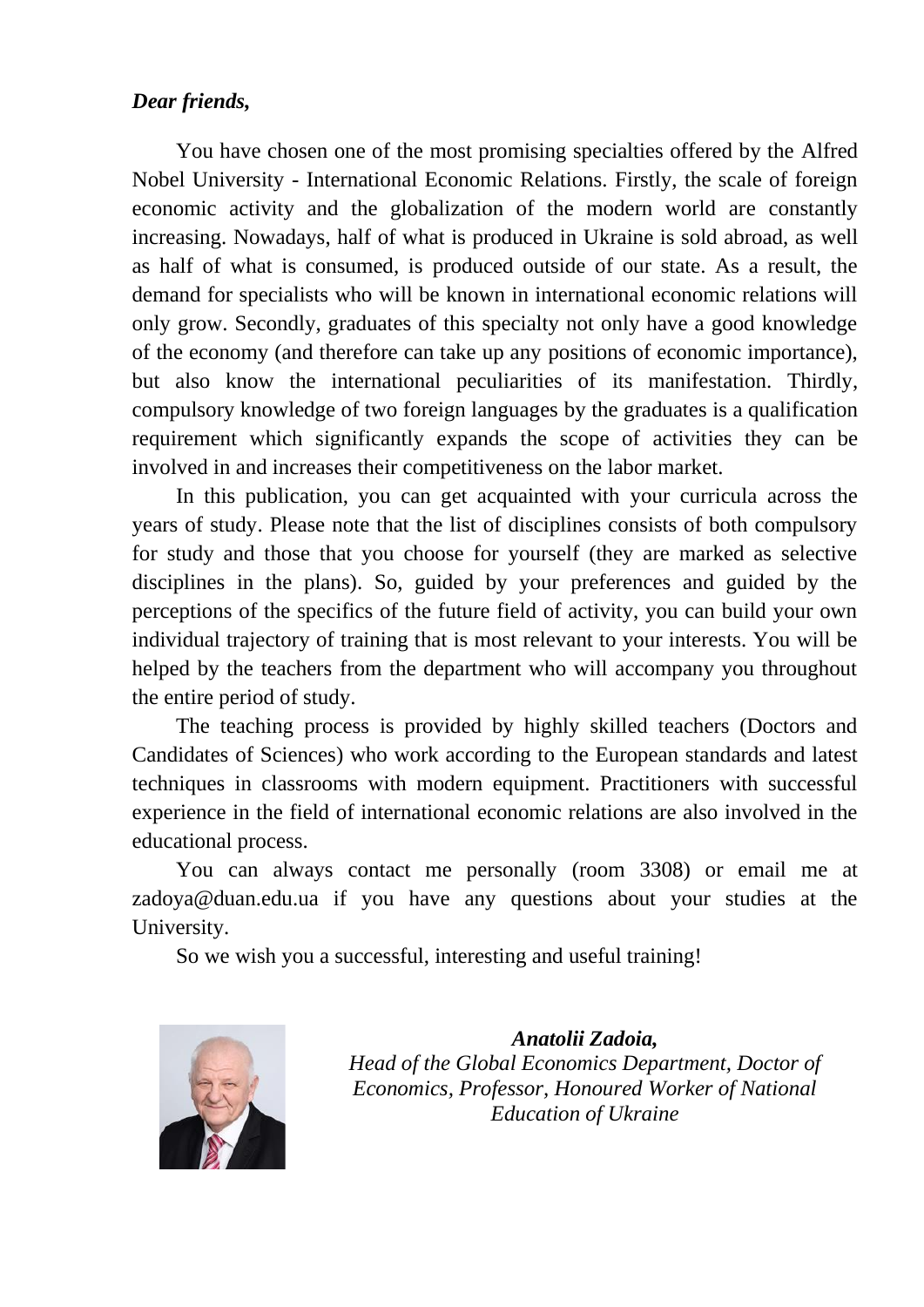| <b>First year</b>       |                                        |                                         |            |                             |  |  |
|-------------------------|----------------------------------------|-----------------------------------------|------------|-----------------------------|--|--|
| $N_2$                   | Course                                 | <b>Number of hours</b><br>(ECTS credit) |            | Form of final<br>assessment |  |  |
|                         |                                        |                                         |            |                             |  |  |
|                         |                                        | total                                   | lectures + | <i>(continuous)</i>         |  |  |
|                         |                                        |                                         | tutorials  | assessment CAS, final       |  |  |
|                         |                                        |                                         |            | assessment FAS)             |  |  |
|                         |                                        | 1 semester                              |            |                             |  |  |
|                         |                                        | <b>Mandatory courses</b>                |            |                             |  |  |
| 1.                      | Ukrainian Identity: History,           | 150(5)                                  | 56         | FAS                         |  |  |
|                         | Culture and Language                   |                                         |            |                             |  |  |
| 2.                      | Foreign Language                       | 150(5)                                  | 56         | CAS                         |  |  |
| $\overline{3}$ .        | <b>Information Systems and</b>         | 150(5)                                  | 42         | CAS                         |  |  |
|                         | Technologies                           |                                         |            |                             |  |  |
| 4.                      | Higher Mathematics (Higher and         | 180(6)                                  | 42         | FAS                         |  |  |
|                         | applied mathematics)                   |                                         |            |                             |  |  |
| 5.                      | <b>Introduction to Profession</b>      | 90(3)                                   | 28         | CAS                         |  |  |
|                         | (Internship)                           |                                         |            |                             |  |  |
| 6.                      | <b>Physical Education</b>              | 90(3)                                   | 28         | CAS                         |  |  |
| <b>Elective courses</b> |                                        |                                         |            |                             |  |  |
| 7.                      | Economic Theory (Basics of             | 150(5)                                  | 42         | FAS                         |  |  |
|                         | Economic Science)                      |                                         |            |                             |  |  |
| 8.                      | History of economic thought            | 150(5)                                  | 42         | FAS                         |  |  |
|                         | 2 semester                             |                                         |            |                             |  |  |
|                         |                                        | <b>Mandatory courses</b>                |            |                             |  |  |
| 1.                      | Foreign Language                       | 150(5)                                  | 56         | CAS                         |  |  |
| 2.                      | <b>Higher Mathematics (Probability</b> | 150(5)                                  | 42         | FAS                         |  |  |
|                         | Theory and Mathematical                |                                         |            |                             |  |  |
|                         | Statistics)                            |                                         |            |                             |  |  |
| 3.                      | Economic Theory                        | 150(5)                                  | 56         | FAS                         |  |  |
|                         | (Microeconomics)                       |                                         |            |                             |  |  |
| 4.                      | <b>Physical Education</b>              | 90(3)                                   | 28         | CAS                         |  |  |
| <b>Elective courses</b> |                                        |                                         |            |                             |  |  |
| 5.                      | Economics of Enterprise and            | 150(5)                                  | 42         | FAS                         |  |  |
|                         | Entrepreneurship                       |                                         |            |                             |  |  |
| 6.                      | <b>Travel Business</b>                 | 150(5)                                  | 42         | FAS                         |  |  |
| 7.                      | Philosophy                             | 150(5)                                  | 42         | CAS                         |  |  |
| 8.                      | Ethics                                 | 150(5)                                  | 42         | CAS                         |  |  |
| 9.                      | Basic of business psychology           | 150(5)                                  | 42         | CAS                         |  |  |
| 10.                     | Selective general university course    | 150(5)                                  | 42         | CAS                         |  |  |
|                         | from the list                          |                                         |            |                             |  |  |

# **TEACHERS**



**Ukrainian Identity: History, Culture and Language**

*Ruslan Kliuchnik, PhD, Associate Professor* 



**Foreign Language**

*Halyna Miasoid, PhD, Associate Professor*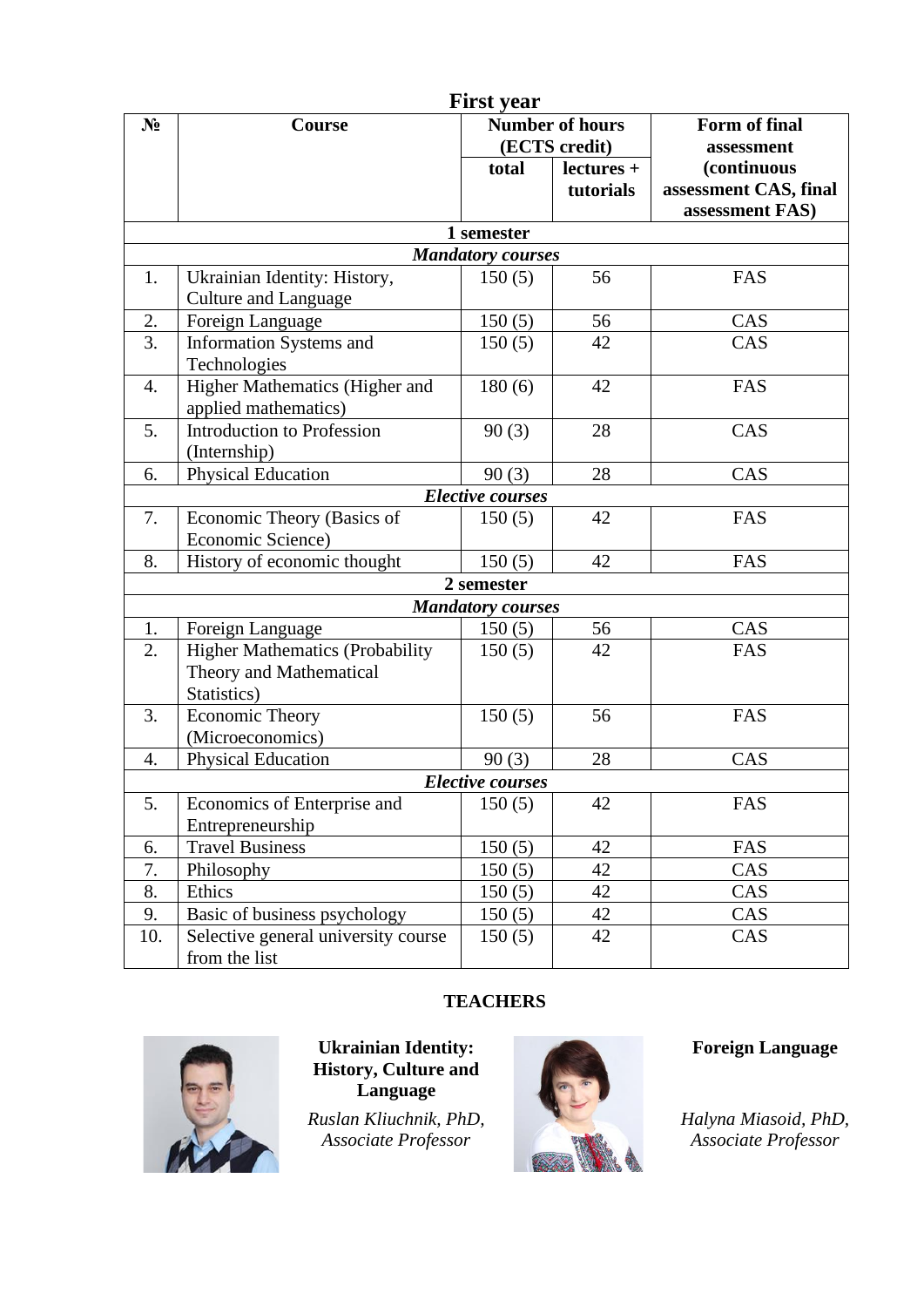

**Information Systems and Technologies** *Yulia Bartashevska, PhD, Associate Professor*



### **Higher Mathematics**

*Serhii Vakarchuk, Doctor of Science, Full Professor*



**Economic Theory (Basics of Economic Science, Microeconomics)** *Serhii Kuzminov, Doctor of Science, Full Professor*



**Introduction to Profession (Internship)**

*Alisa Magdich, PhD, Professor*



*Svitlana Kozhushko, Doctor of Science, Full Professor*



**Enterprise and Entrepreneurship** *Oleksandr Kulyk, Doctor of Science, Professor*



**Philosophy Ethics** *Hanna Scholokova, PhD, Associate Professor*





**Basic of business psychology** *Lubov Boiko, Associate Professor* 



*Associate Professor*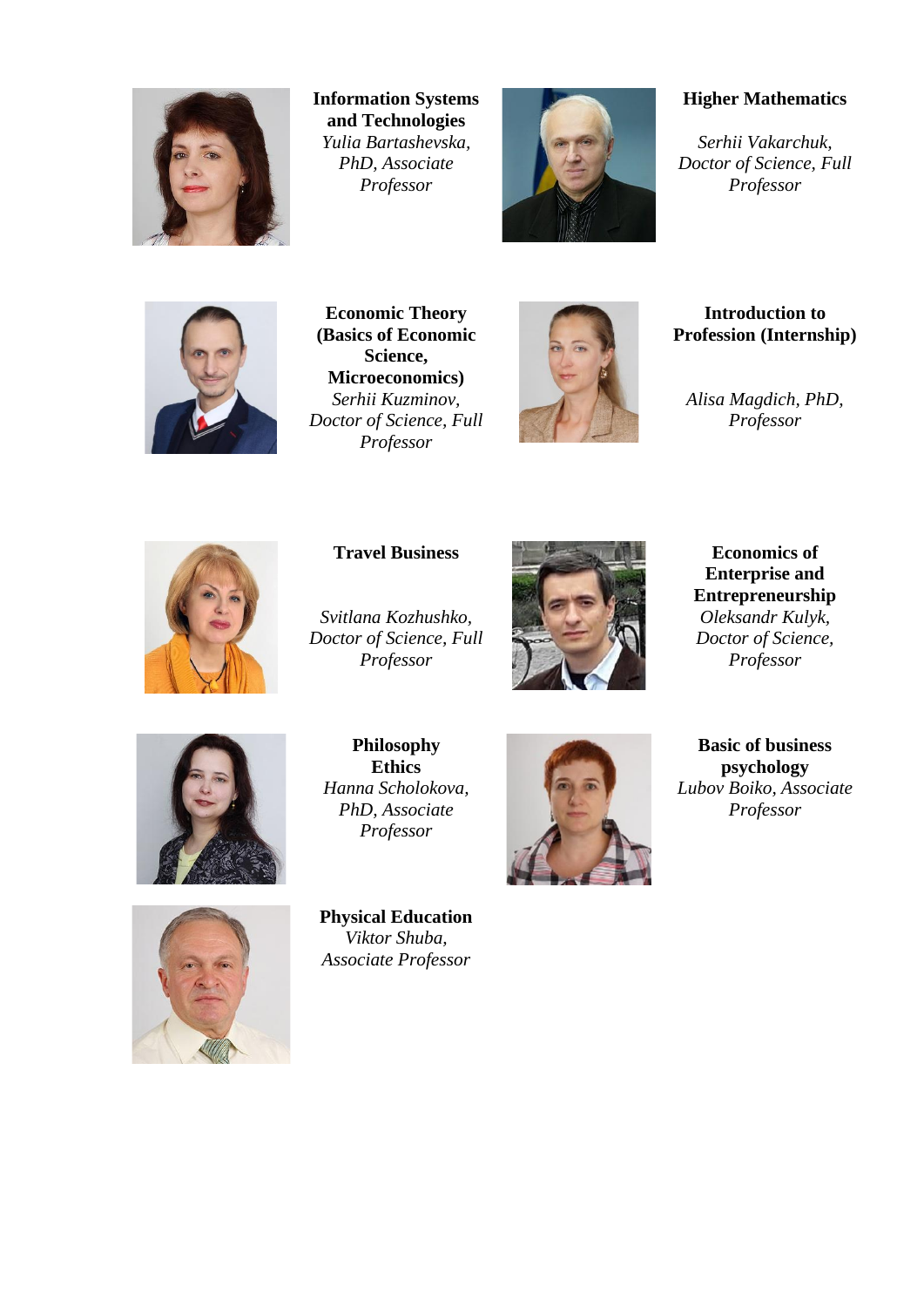| N <sub>2</sub>           | Course                              | <b>Number of hours</b>   |            | Form of final         |  |  |
|--------------------------|-------------------------------------|--------------------------|------------|-----------------------|--|--|
|                          |                                     | (ECTS credit)            |            | assessment            |  |  |
|                          |                                     | total                    | lectures + | (continuous           |  |  |
|                          |                                     |                          | tutorials  | assessment CAS, final |  |  |
|                          |                                     |                          |            | assessment FAS)       |  |  |
|                          |                                     | 3 semester               |            |                       |  |  |
| <b>Mandatory courses</b> |                                     |                          |            |                       |  |  |
| 1.                       | Foreign Language for Business       | 150(5)                   | 56         | CAS                   |  |  |
| 2.                       | <b>Economic Theory</b>              | 135(4.5)                 | 42         | FAS                   |  |  |
|                          | (Macroeconomics)                    |                          |            |                       |  |  |
| 3.                       | Economics-Mathematical Methods      | 90(3)                    | 28         | FAS                   |  |  |
|                          | and Models (Optimizing Methods      |                          |            |                       |  |  |
|                          | and Models)                         |                          |            |                       |  |  |
| 4.                       | Finance, Money and Credit           | 150(5)                   | 42         | CAS                   |  |  |
| 5.                       | Management and Administration       | 150(5)                   | 42         | FAS                   |  |  |
|                          | (Fundamentals of Management)        |                          |            |                       |  |  |
| 6.                       | <b>Second Foreign Language</b>      | 105(3.5)                 | 28         | CAS                   |  |  |
|                          |                                     |                          |            |                       |  |  |
|                          |                                     | <b>Elective courses</b>  |            |                       |  |  |
| 7.                       | <b>Economy of Foreign Countries</b> | 150(5)                   | 42         | CAS                   |  |  |
| 9.                       | European integration                | 150(5)                   | 42         | CAS                   |  |  |
|                          |                                     | 4 semester               |            |                       |  |  |
|                          |                                     | <b>Mandatory courses</b> |            |                       |  |  |
| 1.                       | Marketing                           | 150(5)                   | 42         | FAS                   |  |  |
| 2.                       | Foreign Language for Business       | 150(5)                   | 56         | CAS                   |  |  |
| 3.                       | Second Foreign Language             | 105(3,5)                 | 28         | CAS                   |  |  |
| $\overline{4}$ .         | <b>Statistics</b>                   | 150(5)                   | 42         | FAS                   |  |  |
|                          |                                     | <b>Elective courses</b>  |            |                       |  |  |
| 5.                       | Etiquette and basics of             | 150(5)                   | 42         | CAS                   |  |  |
|                          | international protocol              |                          |            |                       |  |  |
| 6.                       | <b>HR</b>                           | 150(5)                   | 42         | CAS                   |  |  |
| 7.                       | Self-management                     | 150(5)                   | 42         | CAS                   |  |  |
| 8.                       | Sociology                           | 150(5)                   | 42         | CAS                   |  |  |
| 9.                       | Logic                               | 150(5)                   | 42         | CAS                   |  |  |
| 10.                      | World history of economics and      | 150(5)                   | 42         | FAS                   |  |  |
|                          | economic thought                    |                          |            |                       |  |  |
| 11.                      | World environmental policy and      | 150(5)                   | 42         | FAS                   |  |  |
|                          | security                            |                          |            |                       |  |  |
| 12.                      | Communications management           | 150(5)                   | 42         | CAS                   |  |  |
| 13.                      | Logistics                           | 150(5)                   | 42         | CAS                   |  |  |
| 14.                      | Labor economics and social          | 150(5)                   | 42         | CAS                   |  |  |
|                          | relations                           |                          |            |                       |  |  |
| 15.                      | Selective general university        | 150(5)                   | 42         | CAS                   |  |  |
|                          | discipline from the list            |                          |            |                       |  |  |

# **Second Year**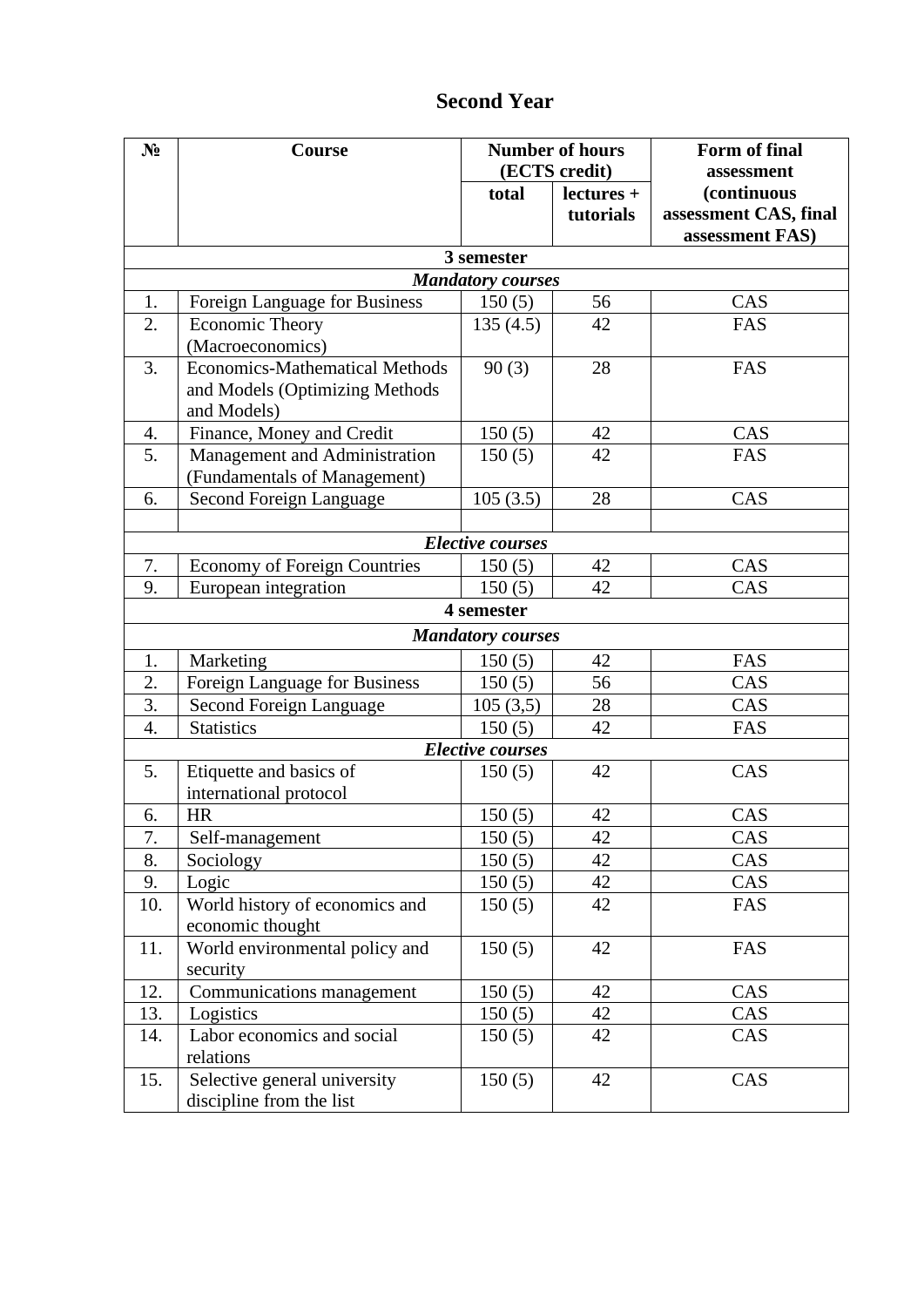### **TEACHERS**













**Foreign Language for Business**

*Halyna Miasoid, PhD, Associate Professor*

**Economics-Mathematical Methods and Models (Optimizing Methods and Models)** *Serhii Vakarchuk, Doctor of Science, Full Professor* **Management and Administration (Fundamentals of Management) Communications management, HR** *Volodymyr Momot, Doctor of Science, Full Professor*  **Second Foreign Language (Spanish)**  *Kateryna Pecherna, Lecturer*











**Economic Theory (Macroeconomics) World history of economics and economic thought** *Serhii Kuzminov, Doctor of Science, Full Professor* **Finance, Money and Credit**

*Viktoriia Varenyk, PhD, Associate Professor*

**Marketing)**

*Iryna Taranenko, Doctor of Science, Full Professor* **Second Foreign Language (Douche)**  *Mariia Gomola, Lecturer*

**Statistics Economy of Foreign Countries European integration World environmental policy and security Sociology Ljgics** *Ruslan Kliuchnik, PhD, Associate Professor* 

> **(Etiquette and Basics of International Protocol**

*Iryna Shkura, PhD, Associate Professor*



*Zoia Pestrovska, PhD, Associate Professor*

**Logistics Labor economics and social relations Self-management** *Oksana Koshulko, PhD, Associate Professor* 

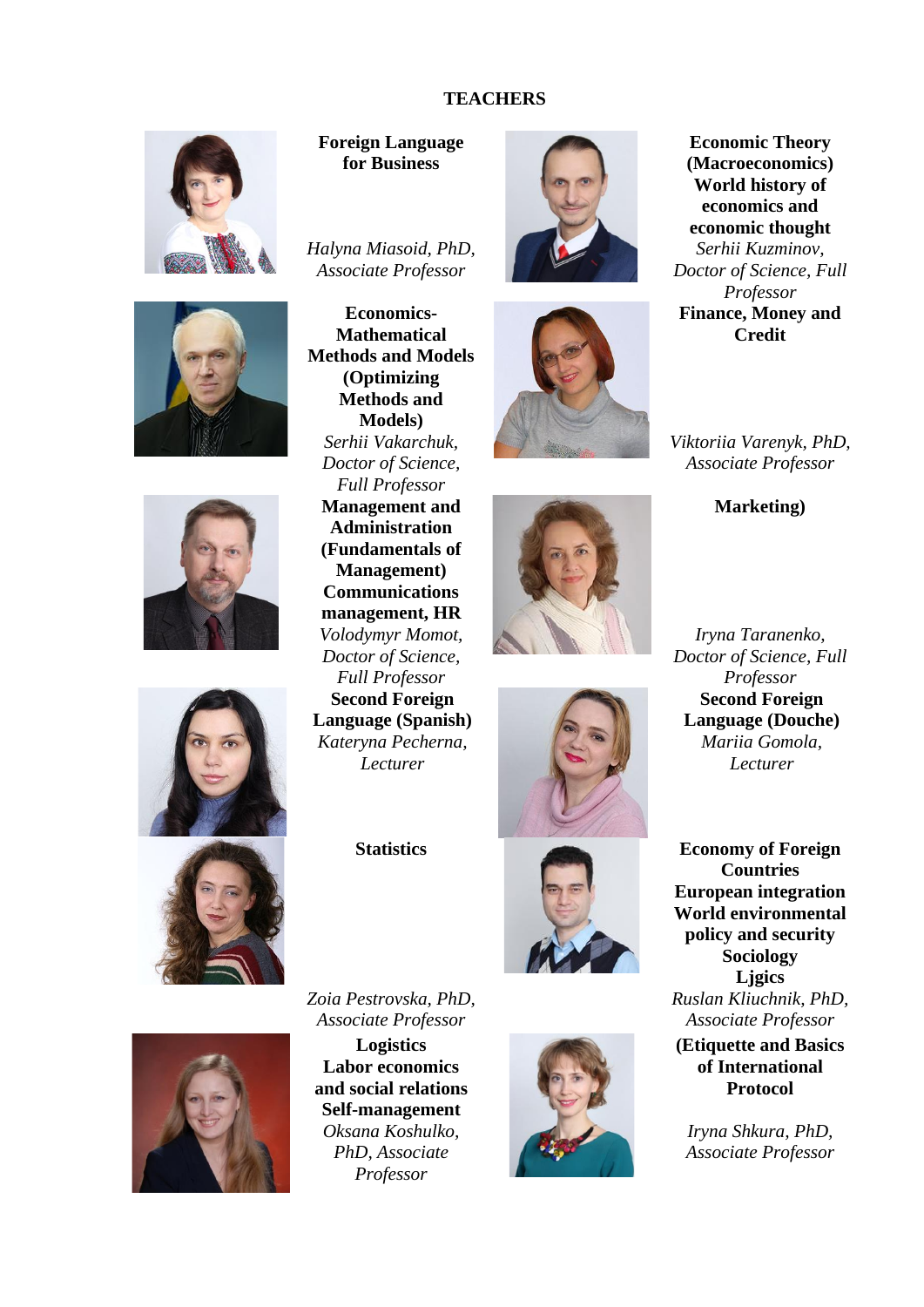|                          |                                    | <b>Third Year</b>                       |            |                             |  |  |
|--------------------------|------------------------------------|-----------------------------------------|------------|-----------------------------|--|--|
| $N_2$                    | Course                             | <b>Number of hours</b><br>(ECTS credit) |            | Form of final<br>assessment |  |  |
|                          |                                    |                                         |            |                             |  |  |
|                          |                                    | total                                   | lectures + | <i>(continuous)</i>         |  |  |
|                          |                                    |                                         | tutorials  | assessment CAS, final       |  |  |
|                          |                                    |                                         |            | assessment FAS)             |  |  |
|                          |                                    | 5 semester                              |            |                             |  |  |
| <b>Mandatory courses</b> |                                    |                                         |            |                             |  |  |
| 1.                       | Accounting                         | 120(4)                                  | 28         | FAS                         |  |  |
| 2.                       | Economics - Mathematical           | 120(4)                                  | 28         | FAS                         |  |  |
|                          | Methods and Models                 |                                         |            |                             |  |  |
|                          | (Econometrics)                     |                                         |            |                             |  |  |
| 3.                       | Second Foreign Language            | 180(6)                                  | 56         | CAS                         |  |  |
| 4.                       | International economic relations   | 150(5)                                  | 56         | FAS                         |  |  |
|                          |                                    | <b>Elective courses</b>                 |            |                             |  |  |
| 5.                       | Foreign language (Business         | 150(5)                                  | 42         | CAS                         |  |  |
|                          | foreign language)                  |                                         |            |                             |  |  |
| 3.                       | Public relations in international  | 150(5)                                  | 42         | CAS                         |  |  |
|                          | relations                          |                                         |            |                             |  |  |
| 4.                       | World economic situation           | 150(5)                                  | 42         | CAS                         |  |  |
|                          |                                    | <b>6</b> semester семестр               |            |                             |  |  |
| <b>Mandatory courses</b> |                                    |                                         |            |                             |  |  |
| 1.                       | International economic relations + | 180(6)                                  | 33         | FAS                         |  |  |
|                          | course work                        |                                         |            |                             |  |  |
| 2.                       | Second foreign language            | 120(4)                                  | 33         | CAS                         |  |  |
| $\overline{3}$ .         | International trade relations      | 150(5)                                  | 44         | CAS                         |  |  |
| 4.                       | Manufacturing Internship 1         | 135(4,5)                                |            | CAS                         |  |  |
| 5.                       | Certification exam in business     | 45(1,5)                                 |            | FAS                         |  |  |
|                          | foreign language                   |                                         |            |                             |  |  |
|                          |                                    | <b>Elective courses</b>                 |            |                             |  |  |
| 6.                       | Science of law                     | 150(5)                                  | 44         | CAS                         |  |  |
| $\overline{7}$           | Conflictology                      | 150(5)                                  | 44         | CAS                         |  |  |
| 8.                       | Transnationalization of the world  | 150(5)                                  | 44         | CAS                         |  |  |
|                          | economy                            |                                         |            |                             |  |  |
| 9.                       | History of international economic  | 150(5)                                  | 44         | CAS                         |  |  |
|                          | relations                          |                                         |            |                             |  |  |
| 10.                      | International banking operations   | 150(5)                                  | 44         | CAS                         |  |  |
| 11.                      | Foreign language (Business         | 150(5)                                  | 44         | FAS                         |  |  |
|                          | foreign language)                  |                                         |            |                             |  |  |
| 12                       | Selective general university       | 150(5)                                  | 44         | CAS                         |  |  |
|                          | discipline from the list           |                                         |            |                             |  |  |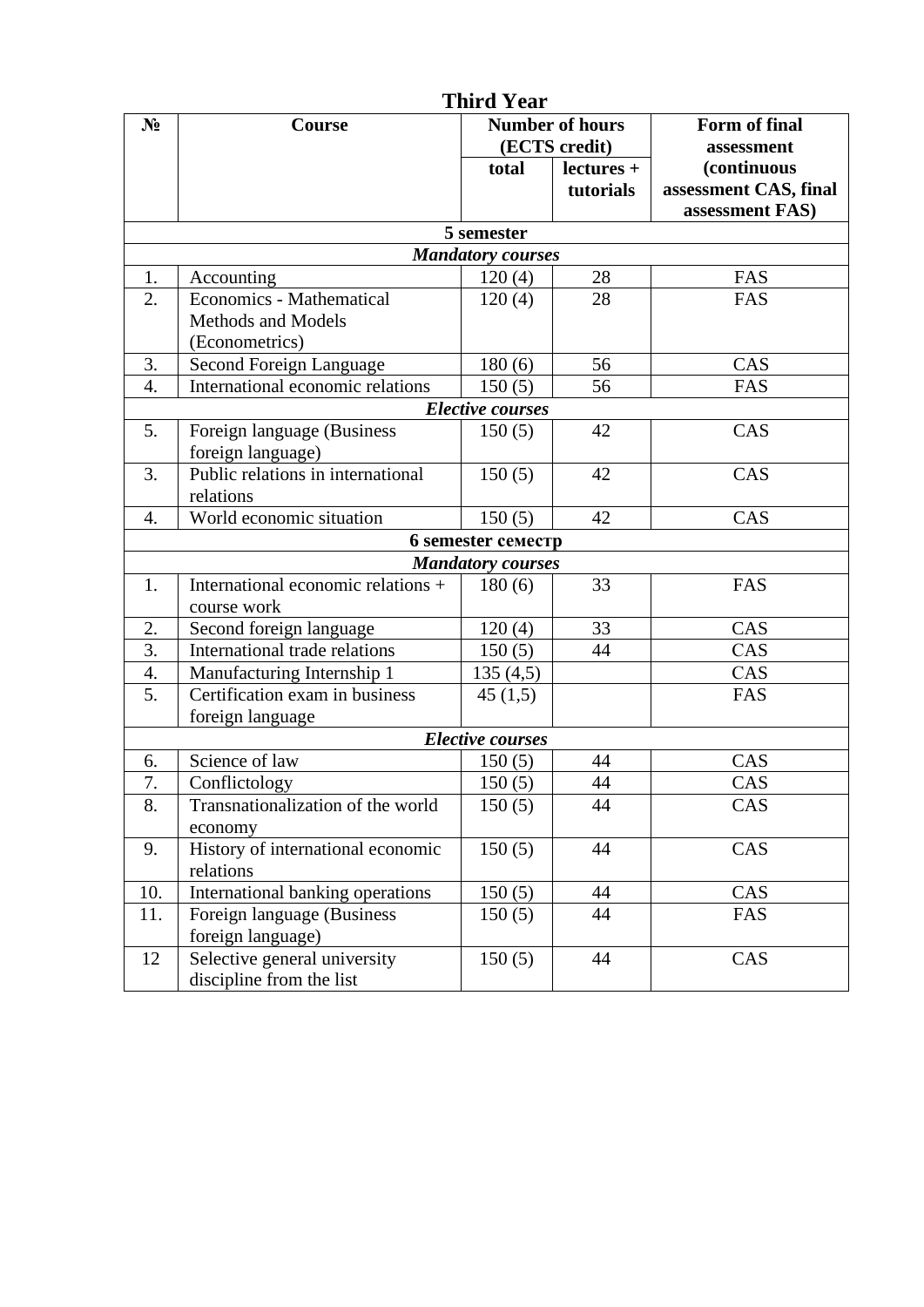### **TEARCHERS**



*Zoia Pestrovska, PhD, Associate Professor*

**Second Foreign Language (Spanish)** 

*Kateryna Pecherna, Lecturer*



**Accounting Economics - Mathematical Methods and Models (Econometrics) Human Resources Management** *Volodymyr Momot, Doctor of Science, Full Professor* 

**Second Foreign Language (Douche)**  *Mariia Gomola, Lecturer*



**International** 











**Foreign Language for Business**



**international relations World economic situation History of international economic relations** *Ruslan Kliuchnik, PhD, Associate Professor*  **Science of law**

**Public relations in** 

*Veronika Shkabaro, PhD, Associate Professor*

#### **Conflictology**

*Olha Lebid, Doctor of Science, Professor*

*Halyna Miasoid, PhD, Associate Professor* **Transnationalization of the world economy**





*Serhii Kuzminov, Doctor of Science, Full Professor*

**International banking operations** *Iryna Shkura, PhD, Associate Professor*



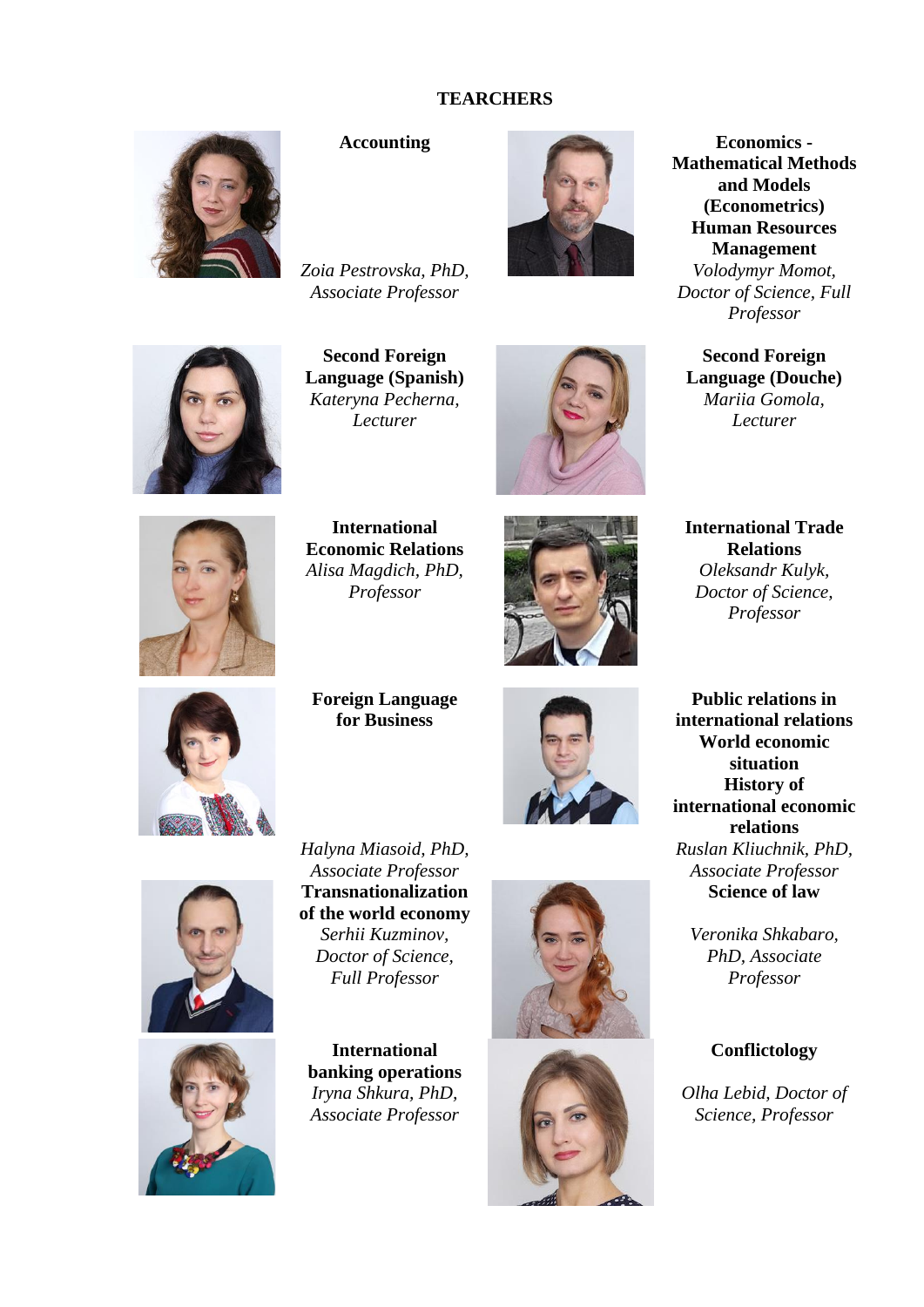# **Forth Year**

| $N_2$                    | Course                                          | <b>Number of hours</b>   |            | Form of final                        |  |
|--------------------------|-------------------------------------------------|--------------------------|------------|--------------------------------------|--|
|                          |                                                 | (ECTS credit)            |            | assessment                           |  |
|                          |                                                 | total                    | lectures + | (continuous<br>assessment CAS, final |  |
|                          |                                                 |                          | tutorials  | assessment FAS)                      |  |
|                          |                                                 | 7 semester               |            |                                      |  |
|                          |                                                 | <b>Mandatory courses</b> |            |                                      |  |
| 1.                       | Economy and foreign economic                    | 90(3)                    | 28         | CAS                                  |  |
|                          | activity of Ukraine                             |                          |            |                                      |  |
| 2.                       | Second foreign language                         | 150(5)                   | 56         | CAS                                  |  |
| $\overline{3}$ .         | Foreign economic activity of the                | 150(5)                   | 42         | FAS                                  |  |
|                          | enterprise (Fundamentals of FEA)                |                          |            |                                      |  |
| 4.                       | International marketing                         | 105(3,5)                 | 28         | FAS                                  |  |
|                          |                                                 | <b>Elective courses</b>  |            |                                      |  |
| 5.                       |                                                 | 150(5)                   | 42         | FAS                                  |  |
| 6.                       | Leadership and group dynamics<br>Audit          | 150(5)                   | 42         | FAS                                  |  |
|                          |                                                 |                          |            |                                      |  |
| 7.                       | Foreign language (Business foreign<br>language) | 150(5)                   | 42         | CAS                                  |  |
| 8.                       | Accounting in foreign countries                 | 150(5)                   | 42         | CAS                                  |  |
| 9.                       | Methodology of international                    | 150(5)                   | 42         | CAS                                  |  |
|                          | market research                                 |                          |            |                                      |  |
| 10.                      | International economic law                      | 150(5)                   | 42         | CAS                                  |  |
|                          |                                                 | 8 semester               |            |                                      |  |
| <b>Mandatory courses</b> |                                                 |                          |            |                                      |  |
| 1.                       | Second foreign language                         | 90(3)                    | 16         | FAS                                  |  |
| 2.                       | International financial relations               | 150(5)                   | 32         | FAS                                  |  |
| 3.                       | International investment activity +             | 120(4)                   | 32         | FAS                                  |  |
|                          | course paper                                    |                          |            |                                      |  |
| 4.                       | Manufacturing Internship 2                      | 270(9)                   |            | CAS                                  |  |
| 5.                       | Qualification work                              | 225(7.5)                 |            | Defense                              |  |
| <b>Elective courses</b>  |                                                 |                          |            |                                      |  |
| 6.                       | FEA of the enterprise (External                 | 150(5)                   | 32         | CAS                                  |  |
|                          | economic operations and contracts)              |                          |            |                                      |  |
| 7.                       | Institutions of international                   | 150(5)                   | 32         | CAS                                  |  |
|                          | economic policy                                 |                          |            |                                      |  |
| 8.                       | International management                        | 150(5)                   | 32         | CAS                                  |  |
| 9.                       | International organizations                     | 150(5)                   | 32         | CAS                                  |  |
| 10.                      | International economic analysis                 | 150(5)                   | 32         | CAS                                  |  |